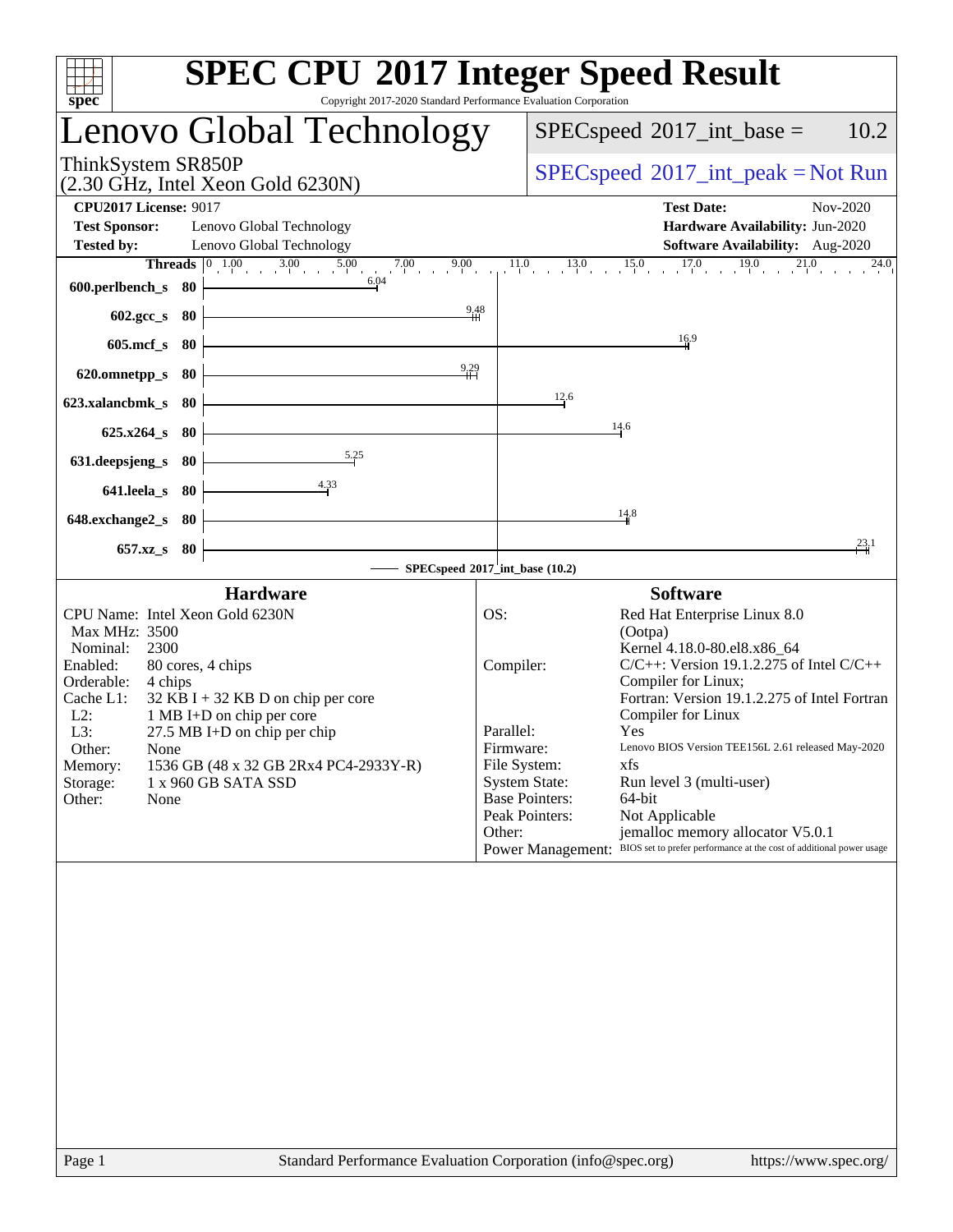

#### **[SPEC CPU](http://www.spec.org/auto/cpu2017/Docs/result-fields.html#SPECCPU2017IntegerSpeedResult)[2017 Integer Speed Result](http://www.spec.org/auto/cpu2017/Docs/result-fields.html#SPECCPU2017IntegerSpeedResult)** Copyright 2017-2020 Standard Performance Evaluation Corporation

# Lenovo Global Technology

(2.30 GHz, Intel Xeon Gold 6230N)

 $SPEC speed^{\circ}2017\_int\_peak = Not Run$  $SPEC speed^{\circ}2017\_int\_base = 10.2$ 

**[Test Sponsor:](http://www.spec.org/auto/cpu2017/Docs/result-fields.html#TestSponsor)** Lenovo Global Technology **[Hardware Availability:](http://www.spec.org/auto/cpu2017/Docs/result-fields.html#HardwareAvailability)** Jun-2020

**[CPU2017 License:](http://www.spec.org/auto/cpu2017/Docs/result-fields.html#CPU2017License)** 9017 **[Test Date:](http://www.spec.org/auto/cpu2017/Docs/result-fields.html#TestDate)** Nov-2020 **[Tested by:](http://www.spec.org/auto/cpu2017/Docs/result-fields.html#Testedby)** Lenovo Global Technology **[Software Availability:](http://www.spec.org/auto/cpu2017/Docs/result-fields.html#SoftwareAvailability)** Aug-2020

### **[Results Table](http://www.spec.org/auto/cpu2017/Docs/result-fields.html#ResultsTable)**

|                                            | <b>Base</b>    |                |       |                   |             | <b>Peak</b>    |       |                |                |              |                |              |                |              |
|--------------------------------------------|----------------|----------------|-------|-------------------|-------------|----------------|-------|----------------|----------------|--------------|----------------|--------------|----------------|--------------|
| <b>Benchmark</b>                           | <b>Threads</b> | <b>Seconds</b> | Ratio | <b>Seconds</b>    | Ratio       | <b>Seconds</b> | Ratio | <b>Threads</b> | <b>Seconds</b> | <b>Ratio</b> | <b>Seconds</b> | <b>Ratio</b> | <b>Seconds</b> | <b>Ratio</b> |
| $600.$ perlbench_s                         | 80             | 294            | 6.04  | <u>294</u>        | 6.04        | 293            | 6.06  |                |                |              |                |              |                |              |
| $602 \text{.} \text{gcc}\text{_<}$ s       | 80             | 415            | 9.60  | 425               | 9.36        | 420            | 9.48  |                |                |              |                |              |                |              |
| $605$ .mcf s                               | 80             | 280            | 16.9  | 282               | 16.8        | 280            | 16.9  |                |                |              |                |              |                |              |
| 620.omnetpp_s                              | 80             | 171            | 9.53  | 178               | 9.17        | 176            | 9.29  |                |                |              |                |              |                |              |
| 623.xalancbmk s                            | 80             | 113            | 12.6  | 113               | 12.5        | 113            | 12.6  |                |                |              |                |              |                |              |
| 625.x264 s                                 | 80             | 122            | 14.5  | <u>121</u>        | <b>14.6</b> | 121            | 14.6  |                |                |              |                |              |                |              |
| 631.deepsjeng_s                            | 80             | 273            | 5.25  | 273               | 5.26        | 273            | 5.25  |                |                |              |                |              |                |              |
| 641.leela s                                | 80             | 394            | 4.33  | 397               | 4.30        | 394            | 4.33  |                |                |              |                |              |                |              |
| 648.exchange2_s                            | 80             | 200            | 14.7  | <u>199</u>        | 14.8        | 199            | 14.8  |                |                |              |                |              |                |              |
| $657.xz$ s                                 | 80             | 272            | 22.7  | $\underline{268}$ | 23.1        | 267            | 23.2  |                |                |              |                |              |                |              |
| $SPECspeed^{\circ}2017$ int base =<br>10.2 |                |                |       |                   |             |                |       |                |                |              |                |              |                |              |

**[SPECspeed](http://www.spec.org/auto/cpu2017/Docs/result-fields.html#SPECspeed2017intpeak)[2017\\_int\\_peak =](http://www.spec.org/auto/cpu2017/Docs/result-fields.html#SPECspeed2017intpeak) Not Run**

Results appear in the [order in which they were run.](http://www.spec.org/auto/cpu2017/Docs/result-fields.html#RunOrder) Bold underlined text [indicates a median measurement.](http://www.spec.org/auto/cpu2017/Docs/result-fields.html#Median)

#### **[Operating System Notes](http://www.spec.org/auto/cpu2017/Docs/result-fields.html#OperatingSystemNotes)**

Stack size set to unlimited using "ulimit -s unlimited"

### **[Environment Variables Notes](http://www.spec.org/auto/cpu2017/Docs/result-fields.html#EnvironmentVariablesNotes)**

```
Environment variables set by runcpu before the start of the run:
KMP_AFFINITY = "granularity=fine,scatter"
LD_LIBRARY_PATH =
      "/home/cpu2017-1.1.0-ic19.1u2/lib/intel64:/home/cpu2017-1.1.0-ic19.1u2/j
      e5.0.1-64"
MALLOC_CONF = "retain:true"
OMP_STACKSIZE = "192M"
```
#### **[General Notes](http://www.spec.org/auto/cpu2017/Docs/result-fields.html#GeneralNotes)**

 Binaries compiled on a system with 1x Intel Core i9-7980XE CPU + 64GB RAM memory using Redhat Enterprise Linux 8.0 Transparent Huge Pages enabled by default Prior to runcpu invocation Filesystem page cache synced and cleared with: sync; echo 3> /proc/sys/vm/drop\_caches NA: The test sponsor attests, as of date of publication, that CVE-2017-5754 (Meltdown) is mitigated in the system as tested and documented. Yes: The test sponsor attests, as of date of publication, that CVE-2017-5753 (Spectre variant 1) is mitigated in the system as tested and documented. Yes: The test sponsor attests, as of date of publication, that CVE-2017-5715 (Spectre variant 2) is mitigated in the system as tested and documented.

**(Continued on next page)**

| Page 2 | Standard Performance Evaluation Corporation (info@spec.org) | https://www.spec.org/ |
|--------|-------------------------------------------------------------|-----------------------|
|        |                                                             |                       |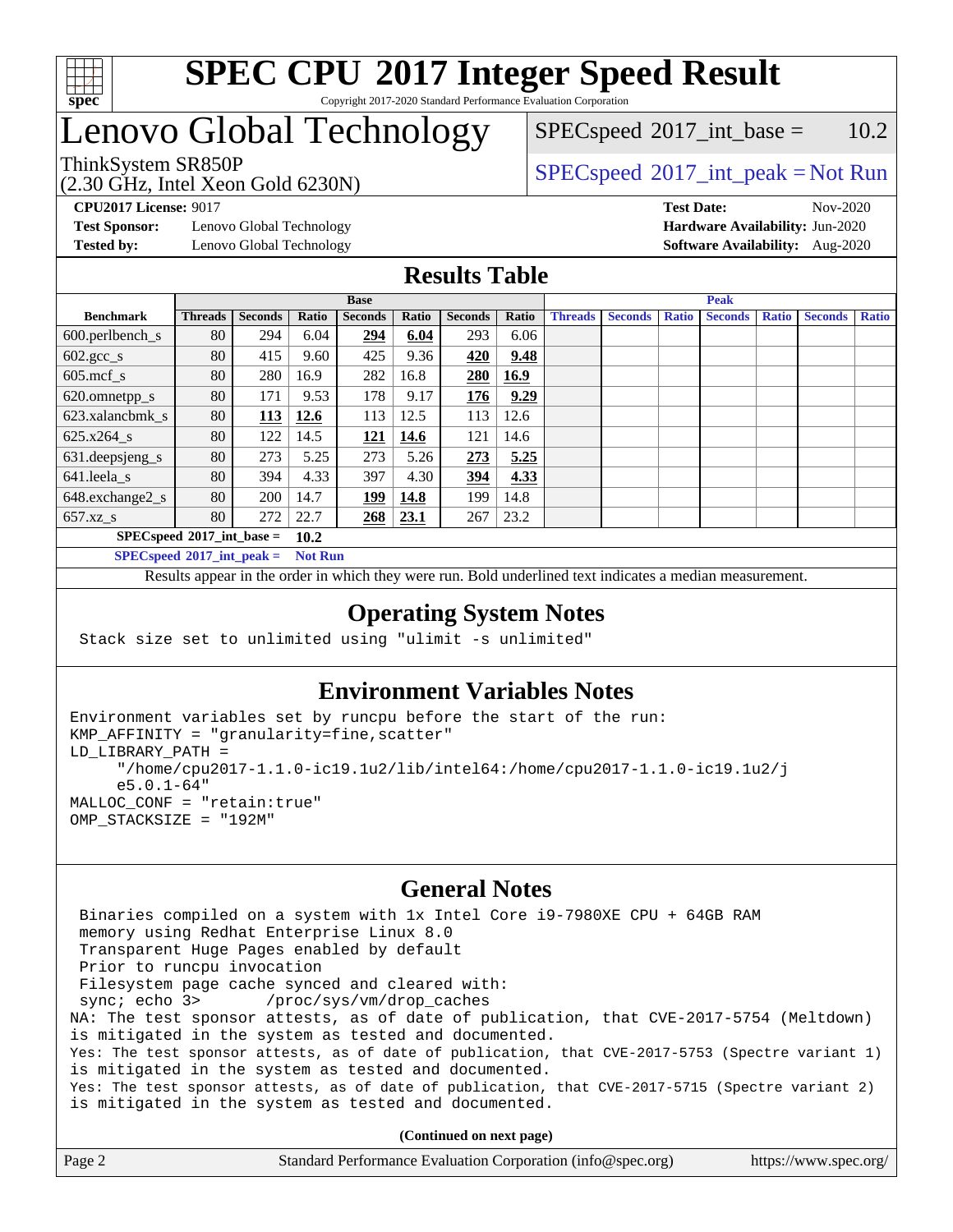

Copyright 2017-2020 Standard Performance Evaluation Corporation

# Lenovo Global Technology

 $SPECspeed^{\circ}2017\_int\_base = 10.2$  $SPECspeed^{\circ}2017\_int\_base = 10.2$ 

(2.30 GHz, Intel Xeon Gold 6230N)

ThinkSystem SR850P<br>  $SPEC speed^{\circ}2017\_int\_peak = Not Run$ 

**[CPU2017 License:](http://www.spec.org/auto/cpu2017/Docs/result-fields.html#CPU2017License)** 9017 **[Test Date:](http://www.spec.org/auto/cpu2017/Docs/result-fields.html#TestDate)** Nov-2020

**[Test Sponsor:](http://www.spec.org/auto/cpu2017/Docs/result-fields.html#TestSponsor)** Lenovo Global Technology **[Hardware Availability:](http://www.spec.org/auto/cpu2017/Docs/result-fields.html#HardwareAvailability)** Jun-2020 **[Tested by:](http://www.spec.org/auto/cpu2017/Docs/result-fields.html#Testedby)** Lenovo Global Technology **[Software Availability:](http://www.spec.org/auto/cpu2017/Docs/result-fields.html#SoftwareAvailability)** Aug-2020

#### **[General Notes \(Continued\)](http://www.spec.org/auto/cpu2017/Docs/result-fields.html#GeneralNotes)**

Page 3 Standard Performance Evaluation Corporation [\(info@spec.org\)](mailto:info@spec.org) <https://www.spec.org/> jemalloc, a general purpose malloc implementation built with the RedHat Enterprise 7.5, and the system compiler gcc 4.8.5 sources available from jemalloc.net or <https://github.com/jemalloc/jemalloc/releases> **[Platform Notes](http://www.spec.org/auto/cpu2017/Docs/result-fields.html#PlatformNotes)** BIOS configuration: Choose Operating Mode set to Maximum Performance and then set it to Custom Mode MONITOR/MWAIT set to Enable Hyper-Threading set to Disable DCU Streamer Prefetcher set to Disable Patrol Scrub set to Disable LLC dead line alloc set to Disable Sysinfo program /home/cpu2017-1.1.0-ic19.1u2/bin/sysinfo Rev: r6365 of 2019-08-21 295195f888a3d7edb1e6e46a485a0011 running on localhost.localdomain Wed Nov 18 19:35:16 2020 SUT (System Under Test) info as seen by some common utilities. For more information on this section, see <https://www.spec.org/cpu2017/Docs/config.html#sysinfo> From /proc/cpuinfo model name : Intel(R) Xeon(R) Gold 6230N CPU @ 2.30GHz 4 "physical id"s (chips) 80 "processors" cores, siblings (Caution: counting these is hw and system dependent. The following excerpts from /proc/cpuinfo might not be reliable. Use with caution.) cpu cores : 20 siblings : 20 physical 0: cores 0 1 2 3 4 8 9 10 11 12 16 17 18 19 20 24 25 26 27 28 physical 1: cores 0 1 2 3 4 8 9 10 11 12 16 17 18 19 20 24 25 26 27 28 physical 2: cores 0 1 2 3 4 8 9 10 11 12 16 17 18 19 20 24 25 26 27 28 physical 3: cores 0 1 2 3 4 8 9 10 11 12 16 17 18 19 20 24 25 26 27 28 From lscpu: Architecture: x86\_64 CPU op-mode(s): 32-bit, 64-bit Byte Order: Little Endian  $CPU(s):$  80 On-line CPU(s) list: 0-79 Thread(s) per core: 1 Core(s) per socket: 20 Socket(s): 4 NUMA node(s): 4 Vendor ID: GenuineIntel **(Continued on next page)**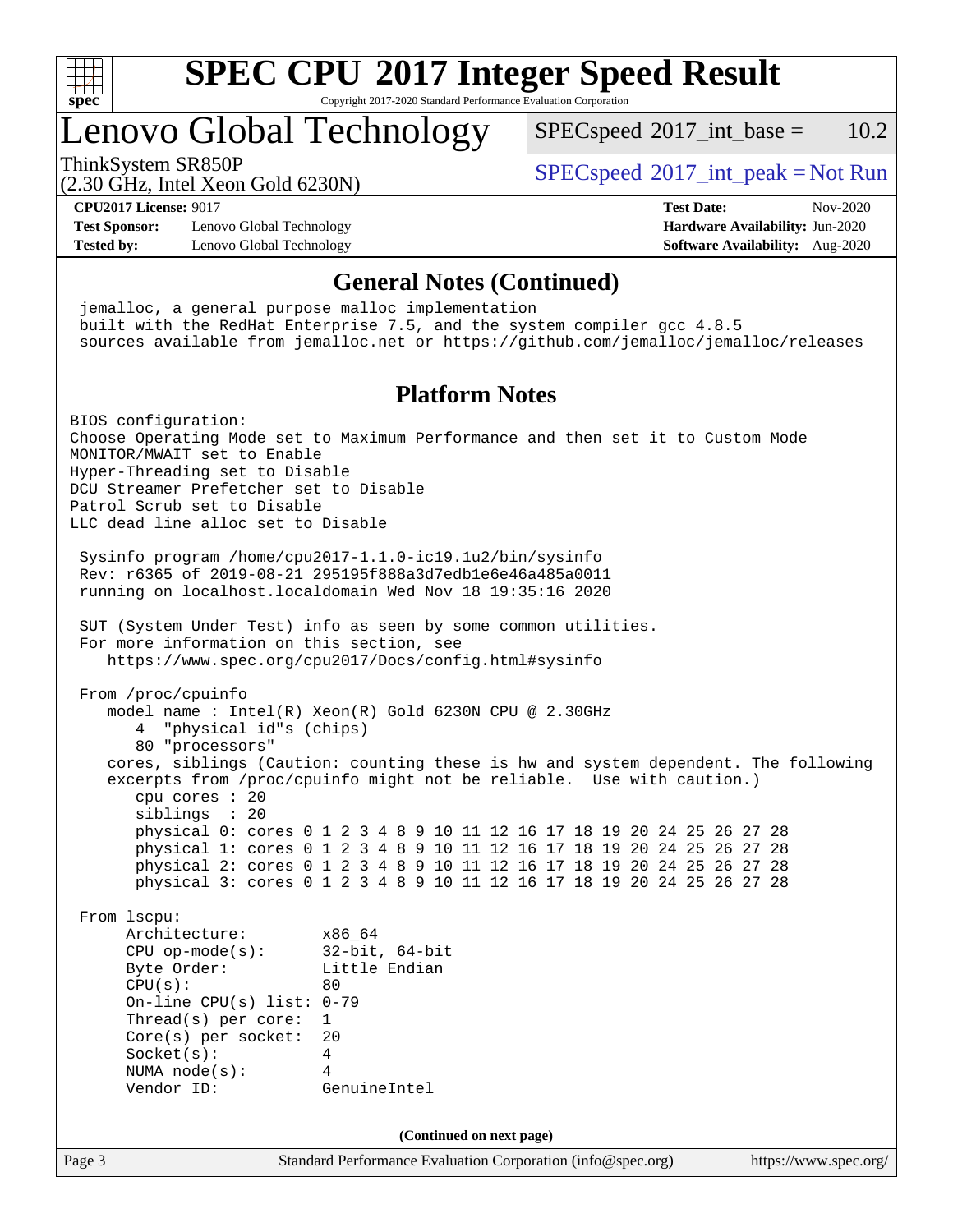

Copyright 2017-2020 Standard Performance Evaluation Corporation

# Lenovo Global Technology

 $SPECspeed^{\circ}2017\_int\_base = 10.2$  $SPECspeed^{\circ}2017\_int\_base = 10.2$ 

(2.30 GHz, Intel Xeon Gold 6230N)

**[Test Sponsor:](http://www.spec.org/auto/cpu2017/Docs/result-fields.html#TestSponsor)** Lenovo Global Technology **[Hardware Availability:](http://www.spec.org/auto/cpu2017/Docs/result-fields.html#HardwareAvailability)** Jun-2020 **[Tested by:](http://www.spec.org/auto/cpu2017/Docs/result-fields.html#Testedby)** Lenovo Global Technology **[Software Availability:](http://www.spec.org/auto/cpu2017/Docs/result-fields.html#SoftwareAvailability)** Aug-2020

ThinkSystem SR850P<br>  $(2, 30 \text{ GHz, Intel Yoon Gold } 6230 \text{ N})$  [SPECspeed](http://www.spec.org/auto/cpu2017/Docs/result-fields.html#SPECspeed2017intpeak)<sup>®</sup>[2017\\_int\\_peak = N](http://www.spec.org/auto/cpu2017/Docs/result-fields.html#SPECspeed2017intpeak)ot Run

**[CPU2017 License:](http://www.spec.org/auto/cpu2017/Docs/result-fields.html#CPU2017License)** 9017 **[Test Date:](http://www.spec.org/auto/cpu2017/Docs/result-fields.html#TestDate)** Nov-2020

#### **[Platform Notes \(Continued\)](http://www.spec.org/auto/cpu2017/Docs/result-fields.html#PlatformNotes)**

| CPU family:                                                                          | 6                                                                                    |  |  |  |  |  |  |
|--------------------------------------------------------------------------------------|--------------------------------------------------------------------------------------|--|--|--|--|--|--|
| Model:                                                                               | 85                                                                                   |  |  |  |  |  |  |
| Model name:                                                                          | $Intel(R) Xeon(R) Gold 6230N CPU @ 2.30GHz$                                          |  |  |  |  |  |  |
| Stepping:                                                                            | 7                                                                                    |  |  |  |  |  |  |
| CPU MHz:                                                                             | 2828.410                                                                             |  |  |  |  |  |  |
| CPU max MHz:                                                                         | 3500.0000                                                                            |  |  |  |  |  |  |
| CPU min MHz:                                                                         | 1000.0000                                                                            |  |  |  |  |  |  |
| BogoMIPS:                                                                            | 4600.00                                                                              |  |  |  |  |  |  |
| Virtualization:                                                                      | $VT - x$                                                                             |  |  |  |  |  |  |
| L1d cache:                                                                           | 32K                                                                                  |  |  |  |  |  |  |
| Lli cache:                                                                           | 32K                                                                                  |  |  |  |  |  |  |
| L2 cache:                                                                            | 1024K                                                                                |  |  |  |  |  |  |
| L3 cache:                                                                            | 28160K                                                                               |  |  |  |  |  |  |
| NUMA $node0$ $CPU(s)$ :                                                              | $0 - 19$                                                                             |  |  |  |  |  |  |
| NUMA nodel CPU(s):                                                                   | $20 - 39$                                                                            |  |  |  |  |  |  |
| NUMA $node2$ $CPU(s)$ :                                                              | $40 - 59$                                                                            |  |  |  |  |  |  |
| NUMA $node3$ CPU $(s)$ :                                                             | $60 - 79$                                                                            |  |  |  |  |  |  |
| Flags:                                                                               | fpu vme de pse tsc msr pae mce cx8 apic sep mtrr pge mca cmov                        |  |  |  |  |  |  |
|                                                                                      | pat pse36 clflush dts acpi mmx fxsr sse sse2 ss ht tm pbe syscall nx pdpe1gb rdtscp  |  |  |  |  |  |  |
|                                                                                      | lm constant_tsc art arch_perfmon pebs bts rep_good nopl xtopology nonstop_tsc cpuid  |  |  |  |  |  |  |
|                                                                                      | aperfmperf pni pclmulqdq dtes64 monitor ds_cpl vmx smx est tm2 ssse3 sdbg fma cx16   |  |  |  |  |  |  |
|                                                                                      | xtpr pdcm pcid dca sse4_1 sse4_2 x2apic movbe popcnt tsc_deadline_timer aes xsave    |  |  |  |  |  |  |
|                                                                                      | avx f16c rdrand lahf_lm abm 3dnowprefetch cpuid_fault epb cat_13 cdp_13              |  |  |  |  |  |  |
|                                                                                      | invpcid_single intel_ppin ssbd mba ibrs ibpb stibp ibrs_enhanced tpr_shadow vnmi     |  |  |  |  |  |  |
|                                                                                      | flexpriority ept vpid fsgsbase tsc_adjust bmil hle avx2 smep bmi2 erms invpcid rtm   |  |  |  |  |  |  |
|                                                                                      | cqm mpx rdt_a avx512f avx512dq rdseed adx smap clflushopt clwb intel_pt avx512cd     |  |  |  |  |  |  |
| avx512bw avx512vl xsaveopt xsavec xgetbvl xsaves cqm_llc cqm_occup_llc cqm_mbm_total |                                                                                      |  |  |  |  |  |  |
| cqm_mbm_local dtherm ida arat pln pts pku ospke avx512_vnni flush_l1d                |                                                                                      |  |  |  |  |  |  |
| arch_capabilities                                                                    |                                                                                      |  |  |  |  |  |  |
|                                                                                      |                                                                                      |  |  |  |  |  |  |
| /proc/cpuinfo cache data                                                             |                                                                                      |  |  |  |  |  |  |
| cache size : 28160 KB                                                                |                                                                                      |  |  |  |  |  |  |
|                                                                                      |                                                                                      |  |  |  |  |  |  |
|                                                                                      | From numactl --hardware WARNING: a numactl 'node' might or might not correspond to a |  |  |  |  |  |  |
| physical chip.                                                                       |                                                                                      |  |  |  |  |  |  |
| $available: 4 nodes (0-3)$                                                           |                                                                                      |  |  |  |  |  |  |
|                                                                                      | node 0 cpus: 0 1 2 3 4 5 6 7 8 9 10 11 12 13 14 15 16 17 18 19                       |  |  |  |  |  |  |
| node 0 size: 386684 MB                                                               |                                                                                      |  |  |  |  |  |  |
| node 0 free: 385573 MB                                                               |                                                                                      |  |  |  |  |  |  |
|                                                                                      | node 1 cpus: 20 21 22 23 24 25 26 27 28 29 30 31 32 33 34 35 36 37 38 39             |  |  |  |  |  |  |
| node 1 size: 387043 MB                                                               |                                                                                      |  |  |  |  |  |  |
| node 1 free: 386640 MB                                                               |                                                                                      |  |  |  |  |  |  |
|                                                                                      | node 2 cpus: 40 41 42 43 44 45 46 47 48 49 50 51 52 53 54 55 56 57 58 59             |  |  |  |  |  |  |
| node 2 size: 387067 MB                                                               |                                                                                      |  |  |  |  |  |  |
| node 2 free: 386795 MB                                                               |                                                                                      |  |  |  |  |  |  |
|                                                                                      | node 3 cpus: 60 61 62 63 64 65 66 67 68 69 70 71 72 73 74 75 76 77 78 79             |  |  |  |  |  |  |
| node 3 size: 387067 MB                                                               |                                                                                      |  |  |  |  |  |  |
|                                                                                      |                                                                                      |  |  |  |  |  |  |
|                                                                                      | (Continued on next page)                                                             |  |  |  |  |  |  |
|                                                                                      |                                                                                      |  |  |  |  |  |  |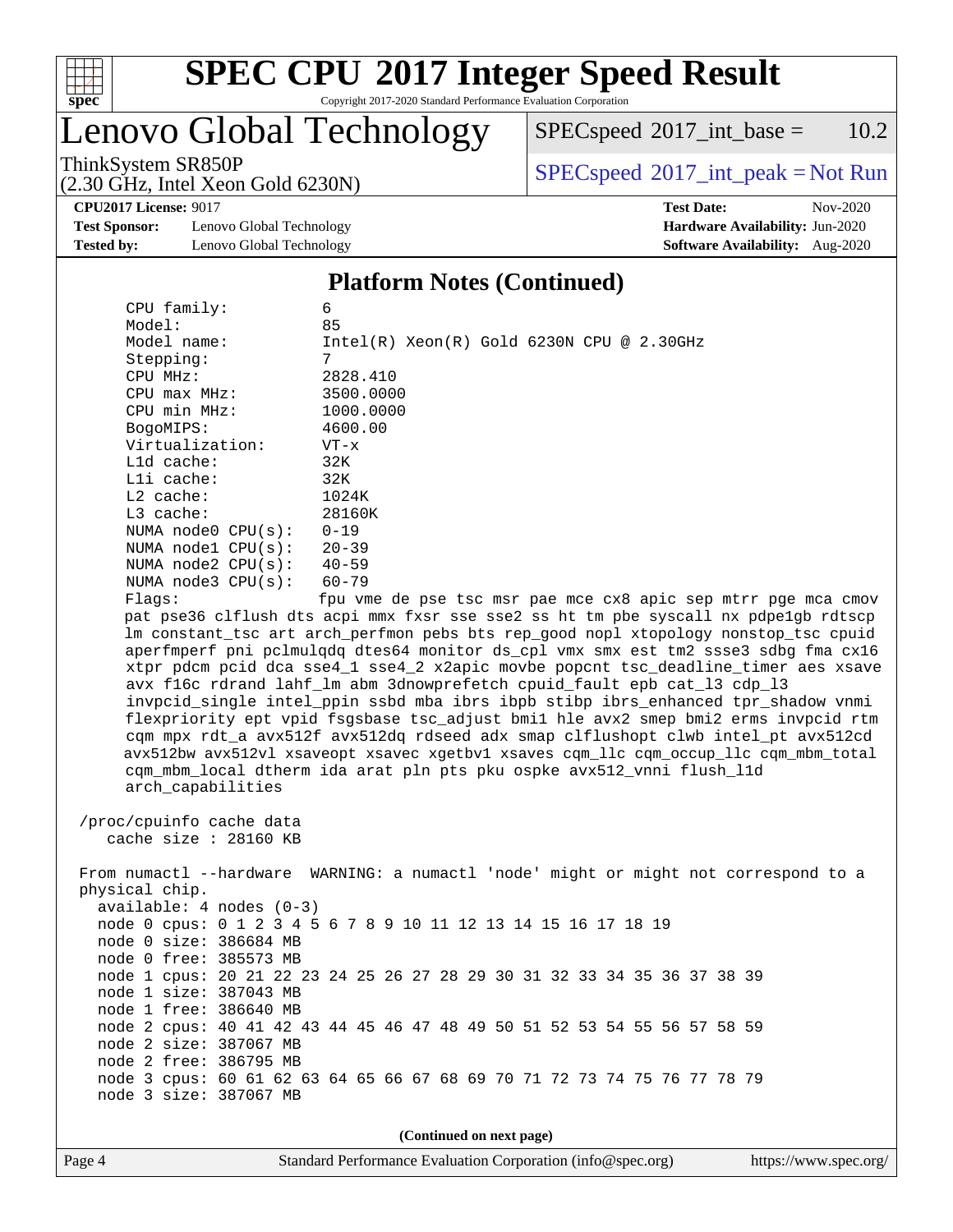

Copyright 2017-2020 Standard Performance Evaluation Corporation

# Lenovo Global Technology

 $SPECspeed^{\circ}2017\_int\_base = 10.2$  $SPECspeed^{\circ}2017\_int\_base = 10.2$ 

(2.30 GHz, Intel Xeon Gold 6230N)

ThinkSystem SR850P<br>  $SPEC speed^{\circ}2017\_int\_peak = Not Run$ 

**[Test Sponsor:](http://www.spec.org/auto/cpu2017/Docs/result-fields.html#TestSponsor)** Lenovo Global Technology **[Hardware Availability:](http://www.spec.org/auto/cpu2017/Docs/result-fields.html#HardwareAvailability)** Jun-2020 **[Tested by:](http://www.spec.org/auto/cpu2017/Docs/result-fields.html#Testedby)** Lenovo Global Technology **[Software Availability:](http://www.spec.org/auto/cpu2017/Docs/result-fields.html#SoftwareAvailability)** Aug-2020

**[CPU2017 License:](http://www.spec.org/auto/cpu2017/Docs/result-fields.html#CPU2017License)** 9017 **[Test Date:](http://www.spec.org/auto/cpu2017/Docs/result-fields.html#TestDate)** Nov-2020

#### **[Platform Notes \(Continued\)](http://www.spec.org/auto/cpu2017/Docs/result-fields.html#PlatformNotes)**

Page 5 Standard Performance Evaluation Corporation [\(info@spec.org\)](mailto:info@spec.org) <https://www.spec.org/> node 3 free: 386661 MB node distances: node 0 1 2 3 0: 10 21 21 21 1: 21 10 21 21 2: 21 21 10 21 3: 21 21 21 10 From /proc/meminfo MemTotal: 1585011068 kB HugePages\_Total: 0 Hugepagesize: 2048 kB From /etc/\*release\* /etc/\*version\* os-release: NAME="Red Hat Enterprise Linux" VERSION="8.0 (Ootpa)" ID="rhel" ID\_LIKE="fedora" VERSION\_ID="8.0" PLATFORM\_ID="platform:el8" PRETTY\_NAME="Red Hat Enterprise Linux 8.0 (Ootpa)" ANSI\_COLOR="0;31" redhat-release: Red Hat Enterprise Linux release 8.0 (Ootpa) system-release: Red Hat Enterprise Linux release 8.0 (Ootpa) system-release-cpe: cpe:/o:redhat:enterprise\_linux:8.0:ga uname -a: Linux localhost.localdomain 4.18.0-80.el8.x86\_64 #1 SMP Wed Mar 13 12:02:46 UTC 2019 x86\_64 x86\_64 x86\_64 GNU/Linux Kernel self-reported vulnerability status: CVE-2018-3620 (L1 Terminal Fault): Not affected Microarchitectural Data Sampling: No status reported CVE-2017-5754 (Meltdown): Not affected CVE-2018-3639 (Speculative Store Bypass): Mitigation: Speculative Store Bypass disabled via prctl and seccomp CVE-2017-5753 (Spectre variant 1): Mitigation: \_\_user pointer sanitization CVE-2017-5715 (Spectre variant 2): Mitigation: Enhanced IBRS, IBPB: conditional, RSB filling run-level 3 Nov 18 19:33 SPEC is set to: /home/cpu2017-1.1.0-ic19.1u2 Filesystem Type Size Used Avail Use% Mounted on /dev/sda4 xfs 839G 65G 774G 8% /home **(Continued on next page)**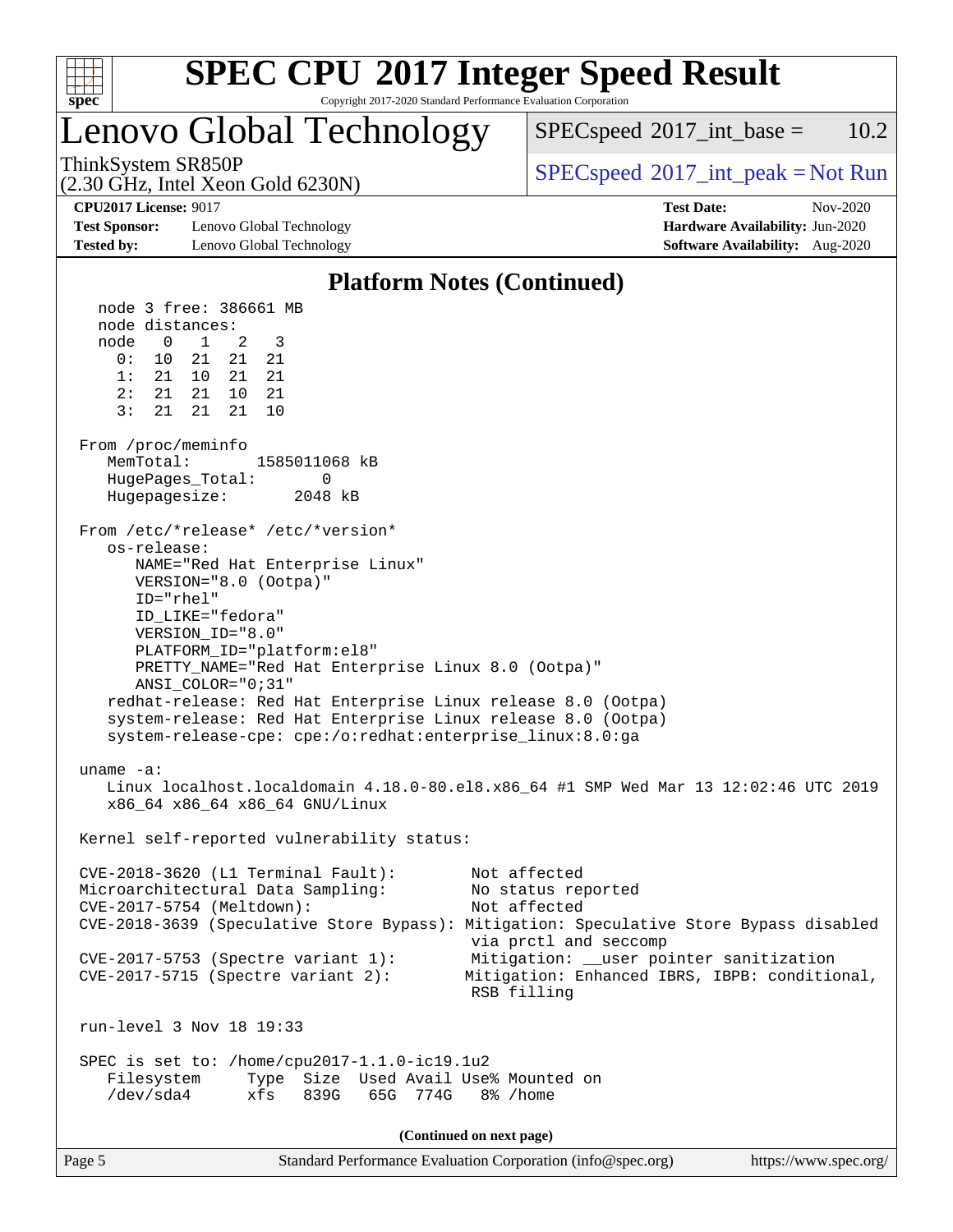

Copyright 2017-2020 Standard Performance Evaluation Corporation

# Lenovo Global Technology

 $SPECspeed^{\circ}2017\_int\_base = 10.2$  $SPECspeed^{\circ}2017\_int\_base = 10.2$ 

ThinkSystem SR850P<br>  $SPEC speed^{\circ}2017\_int\_peak = Not Run$ 

**[Test Sponsor:](http://www.spec.org/auto/cpu2017/Docs/result-fields.html#TestSponsor)** Lenovo Global Technology **[Hardware Availability:](http://www.spec.org/auto/cpu2017/Docs/result-fields.html#HardwareAvailability)** Jun-2020 **[Tested by:](http://www.spec.org/auto/cpu2017/Docs/result-fields.html#Testedby)** Lenovo Global Technology **[Software Availability:](http://www.spec.org/auto/cpu2017/Docs/result-fields.html#SoftwareAvailability)** Aug-2020

(2.30 GHz, Intel Xeon Gold 6230N)

**[CPU2017 License:](http://www.spec.org/auto/cpu2017/Docs/result-fields.html#CPU2017License)** 9017 **[Test Date:](http://www.spec.org/auto/cpu2017/Docs/result-fields.html#TestDate)** Nov-2020

#### **[Platform Notes \(Continued\)](http://www.spec.org/auto/cpu2017/Docs/result-fields.html#PlatformNotes)**

 From /sys/devices/virtual/dmi/id BIOS: Lenovo -[TEE156L-2.61]- 05/20/2020 Vendor: Lenovo Product: ThinkSystem SR850P -[7D2HCTO1WW]- Product Family: ThinkSystem Serial: 1234567890

 Additional information from dmidecode follows. WARNING: Use caution when you interpret this section. The 'dmidecode' program reads system data which is "intended to allow hardware to be accurately determined", but the intent may not be met, as there are frequent changes to hardware, firmware, and the "DMTF SMBIOS" standard.

Memory:

48x Samsung M393A4K40CB2-CVF 32 GB 2 rank 2933

(End of data from sysinfo program)

#### **[Compiler Version Notes](http://www.spec.org/auto/cpu2017/Docs/result-fields.html#CompilerVersionNotes)** ============================================================================== C | 600.perlbench\_s(base) 602.gcc\_s(base) 605.mcf\_s(base) | 625.x264  $s(base)$  657.xz  $s(base)$ ------------------------------------------------------------------------------ Intel(R) C Compiler for applications running on  $Intel(R) 64$ , Version 19.1.2.275 Build 20200604 Copyright (C) 1985-2020 Intel Corporation. All rights reserved. ------------------------------------------------------------------------------ ============================================================================== C++ | 620.omnetpp\_s(base) 623.xalancbmk\_s(base) 631.deepsjeng\_s(base) | 641.leela\_s(base) ------------------------------------------------------------------------------ Intel(R) C++ Compiler for applications running on Intel(R) 64, Version 19.1.2.275 Build 20200604 Copyright (C) 1985-2020 Intel Corporation. All rights reserved. ------------------------------------------------------------------------------ ============================================================================== Fortran | 648.exchange2\_s(base) ------------------------------------------------------------------------------ Intel(R) Fortran Intel(R) 64 Compiler for applications running on Intel(R) 64, Version 19.1.2.275 Build 20200623 Copyright (C) 1985-2020 Intel Corporation. All rights reserved. ------------------------------------------------------------------------------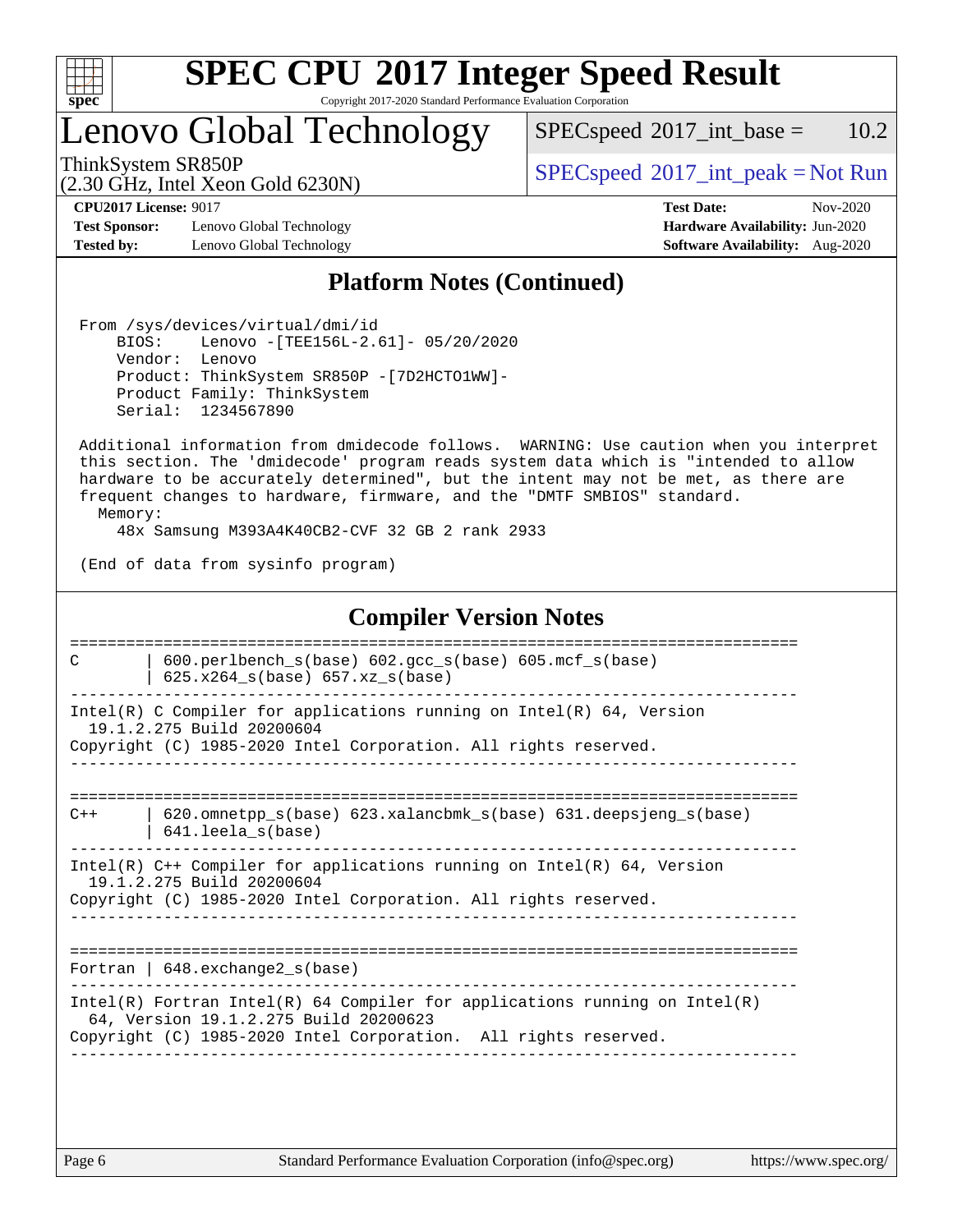

#### **[SPEC CPU](http://www.spec.org/auto/cpu2017/Docs/result-fields.html#SPECCPU2017IntegerSpeedResult)[2017 Integer Speed Result](http://www.spec.org/auto/cpu2017/Docs/result-fields.html#SPECCPU2017IntegerSpeedResult)** Copyright 2017-2020 Standard Performance Evaluation Corporation

# Lenovo Global Technology

 $SPECspeed^{\circ}2017\_int\_base = 10.2$  $SPECspeed^{\circ}2017\_int\_base = 10.2$ 

(2.30 GHz, Intel Xeon Gold 6230N)

ThinkSystem SR850P<br>  $SPEC speed^{\circ}2017\_int\_peak = Not Run$ 

**[Test Sponsor:](http://www.spec.org/auto/cpu2017/Docs/result-fields.html#TestSponsor)** Lenovo Global Technology **[Hardware Availability:](http://www.spec.org/auto/cpu2017/Docs/result-fields.html#HardwareAvailability)** Jun-2020 **[Tested by:](http://www.spec.org/auto/cpu2017/Docs/result-fields.html#Testedby)** Lenovo Global Technology **[Software Availability:](http://www.spec.org/auto/cpu2017/Docs/result-fields.html#SoftwareAvailability)** Aug-2020

**[CPU2017 License:](http://www.spec.org/auto/cpu2017/Docs/result-fields.html#CPU2017License)** 9017 **[Test Date:](http://www.spec.org/auto/cpu2017/Docs/result-fields.html#TestDate)** Nov-2020

### **[Base Compiler Invocation](http://www.spec.org/auto/cpu2017/Docs/result-fields.html#BaseCompilerInvocation)**

[C benchmarks:](http://www.spec.org/auto/cpu2017/Docs/result-fields.html#Cbenchmarks)

[icc](http://www.spec.org/cpu2017/results/res2020q4/cpu2017-20201123-24447.flags.html#user_CCbase_intel_icc_66fc1ee009f7361af1fbd72ca7dcefbb700085f36577c54f309893dd4ec40d12360134090235512931783d35fd58c0460139e722d5067c5574d8eaf2b3e37e92)

[C++ benchmarks](http://www.spec.org/auto/cpu2017/Docs/result-fields.html#CXXbenchmarks): [icpc](http://www.spec.org/cpu2017/results/res2020q4/cpu2017-20201123-24447.flags.html#user_CXXbase_intel_icpc_c510b6838c7f56d33e37e94d029a35b4a7bccf4766a728ee175e80a419847e808290a9b78be685c44ab727ea267ec2f070ec5dc83b407c0218cded6866a35d07)

[Fortran benchmarks:](http://www.spec.org/auto/cpu2017/Docs/result-fields.html#Fortranbenchmarks) [ifort](http://www.spec.org/cpu2017/results/res2020q4/cpu2017-20201123-24447.flags.html#user_FCbase_intel_ifort_8111460550e3ca792625aed983ce982f94888b8b503583aa7ba2b8303487b4d8a21a13e7191a45c5fd58ff318f48f9492884d4413fa793fd88dd292cad7027ca)

### **[Base Portability Flags](http://www.spec.org/auto/cpu2017/Docs/result-fields.html#BasePortabilityFlags)**

 600.perlbench\_s: [-DSPEC\\_LP64](http://www.spec.org/cpu2017/results/res2020q4/cpu2017-20201123-24447.flags.html#b600.perlbench_s_basePORTABILITY_DSPEC_LP64) [-DSPEC\\_LINUX\\_X64](http://www.spec.org/cpu2017/results/res2020q4/cpu2017-20201123-24447.flags.html#b600.perlbench_s_baseCPORTABILITY_DSPEC_LINUX_X64) 602.gcc\_s: [-DSPEC\\_LP64](http://www.spec.org/cpu2017/results/res2020q4/cpu2017-20201123-24447.flags.html#suite_basePORTABILITY602_gcc_s_DSPEC_LP64) 605.mcf\_s: [-DSPEC\\_LP64](http://www.spec.org/cpu2017/results/res2020q4/cpu2017-20201123-24447.flags.html#suite_basePORTABILITY605_mcf_s_DSPEC_LP64) 620.omnetpp\_s: [-DSPEC\\_LP64](http://www.spec.org/cpu2017/results/res2020q4/cpu2017-20201123-24447.flags.html#suite_basePORTABILITY620_omnetpp_s_DSPEC_LP64) 623.xalancbmk\_s: [-DSPEC\\_LP64](http://www.spec.org/cpu2017/results/res2020q4/cpu2017-20201123-24447.flags.html#suite_basePORTABILITY623_xalancbmk_s_DSPEC_LP64) [-DSPEC\\_LINUX](http://www.spec.org/cpu2017/results/res2020q4/cpu2017-20201123-24447.flags.html#b623.xalancbmk_s_baseCXXPORTABILITY_DSPEC_LINUX) 625.x264\_s: [-DSPEC\\_LP64](http://www.spec.org/cpu2017/results/res2020q4/cpu2017-20201123-24447.flags.html#suite_basePORTABILITY625_x264_s_DSPEC_LP64) 631.deepsjeng\_s: [-DSPEC\\_LP64](http://www.spec.org/cpu2017/results/res2020q4/cpu2017-20201123-24447.flags.html#suite_basePORTABILITY631_deepsjeng_s_DSPEC_LP64) 641.leela\_s: [-DSPEC\\_LP64](http://www.spec.org/cpu2017/results/res2020q4/cpu2017-20201123-24447.flags.html#suite_basePORTABILITY641_leela_s_DSPEC_LP64) 648.exchange2\_s: [-DSPEC\\_LP64](http://www.spec.org/cpu2017/results/res2020q4/cpu2017-20201123-24447.flags.html#suite_basePORTABILITY648_exchange2_s_DSPEC_LP64) 657.xz\_s: [-DSPEC\\_LP64](http://www.spec.org/cpu2017/results/res2020q4/cpu2017-20201123-24447.flags.html#suite_basePORTABILITY657_xz_s_DSPEC_LP64)

### **[Base Optimization Flags](http://www.spec.org/auto/cpu2017/Docs/result-fields.html#BaseOptimizationFlags)**

#### [C benchmarks](http://www.spec.org/auto/cpu2017/Docs/result-fields.html#Cbenchmarks):

```
-m64 -qnextgen -std=c11
-Wl,-plugin-opt=-x86-branches-within-32B-boundaries -Wl,-z,muldefs
-xCORE-AVX512 -O3 -ffast-math -flto -mfpmath=sse -funroll-loops
-qopt-mem-layout-trans=4 -fopenmp -DSPEC_OPENMP
-L/usr/local/jemalloc64-5.0.1/lib -ljemalloc
```
[C++ benchmarks:](http://www.spec.org/auto/cpu2017/Docs/result-fields.html#CXXbenchmarks)

[-m64](http://www.spec.org/cpu2017/results/res2020q4/cpu2017-20201123-24447.flags.html#user_CXXbase_m64-icc) [-qnextgen](http://www.spec.org/cpu2017/results/res2020q4/cpu2017-20201123-24447.flags.html#user_CXXbase_f-qnextgen) [-Wl,-plugin-opt=-x86-branches-within-32B-boundaries](http://www.spec.org/cpu2017/results/res2020q4/cpu2017-20201123-24447.flags.html#user_CXXbase_f-x86-branches-within-32B-boundaries_0098b4e4317ae60947b7b728078a624952a08ac37a3c797dfb4ffeb399e0c61a9dd0f2f44ce917e9361fb9076ccb15e7824594512dd315205382d84209e912f3) [-Wl,-z,muldefs](http://www.spec.org/cpu2017/results/res2020q4/cpu2017-20201123-24447.flags.html#user_CXXbase_link_force_multiple1_b4cbdb97b34bdee9ceefcfe54f4c8ea74255f0b02a4b23e853cdb0e18eb4525ac79b5a88067c842dd0ee6996c24547a27a4b99331201badda8798ef8a743f577) [-xCORE-AVX512](http://www.spec.org/cpu2017/results/res2020q4/cpu2017-20201123-24447.flags.html#user_CXXbase_f-xCORE-AVX512) [-O3](http://www.spec.org/cpu2017/results/res2020q4/cpu2017-20201123-24447.flags.html#user_CXXbase_f-O3) [-ffast-math](http://www.spec.org/cpu2017/results/res2020q4/cpu2017-20201123-24447.flags.html#user_CXXbase_f-ffast-math) [-flto](http://www.spec.org/cpu2017/results/res2020q4/cpu2017-20201123-24447.flags.html#user_CXXbase_f-flto) [-mfpmath=sse](http://www.spec.org/cpu2017/results/res2020q4/cpu2017-20201123-24447.flags.html#user_CXXbase_f-mfpmath_70eb8fac26bde974f8ab713bc9086c5621c0b8d2f6c86f38af0bd7062540daf19db5f3a066d8c6684be05d84c9b6322eb3b5be6619d967835195b93d6c02afa1) [-funroll-loops](http://www.spec.org/cpu2017/results/res2020q4/cpu2017-20201123-24447.flags.html#user_CXXbase_f-funroll-loops) [-qopt-mem-layout-trans=4](http://www.spec.org/cpu2017/results/res2020q4/cpu2017-20201123-24447.flags.html#user_CXXbase_f-qopt-mem-layout-trans_fa39e755916c150a61361b7846f310bcdf6f04e385ef281cadf3647acec3f0ae266d1a1d22d972a7087a248fd4e6ca390a3634700869573d231a252c784941a8) [-L/usr/local/IntelCompiler19/compilers\\_and\\_libraries\\_2020.3.275/linux/compiler/lib/intel64\\_lin](http://www.spec.org/cpu2017/results/res2020q4/cpu2017-20201123-24447.flags.html#user_CXXbase_linkpath_6eb3b1b8be403820338b5b82e7a1c217a861a8962ac718a6253be1483b50620487664a39a847caf560d84a6b8bab7cca33d9f414525a12ede1e9473db34a3d08) [-lqkmalloc](http://www.spec.org/cpu2017/results/res2020q4/cpu2017-20201123-24447.flags.html#user_CXXbase_qkmalloc_link_lib_79a818439969f771c6bc311cfd333c00fc099dad35c030f5aab9dda831713d2015205805422f83de8875488a2991c0a156aaa600e1f9138f8fc37004abc96dc5)

[Fortran benchmarks:](http://www.spec.org/auto/cpu2017/Docs/result-fields.html#Fortranbenchmarks)

```
-m64 -Wl,-plugin-opt=-x86-branches-within-32B-boundaries -xCORE-AVX512
-O3 -ipo -no-prec-div -qopt-mem-layout-trans=4
-nostandard-realloc-lhs -align array32byte
```
**(Continued on next page)**

| Page 7 | Standard Performance Evaluation Corporation (info@spec.org) | https://www.spec.org/ |
|--------|-------------------------------------------------------------|-----------------------|